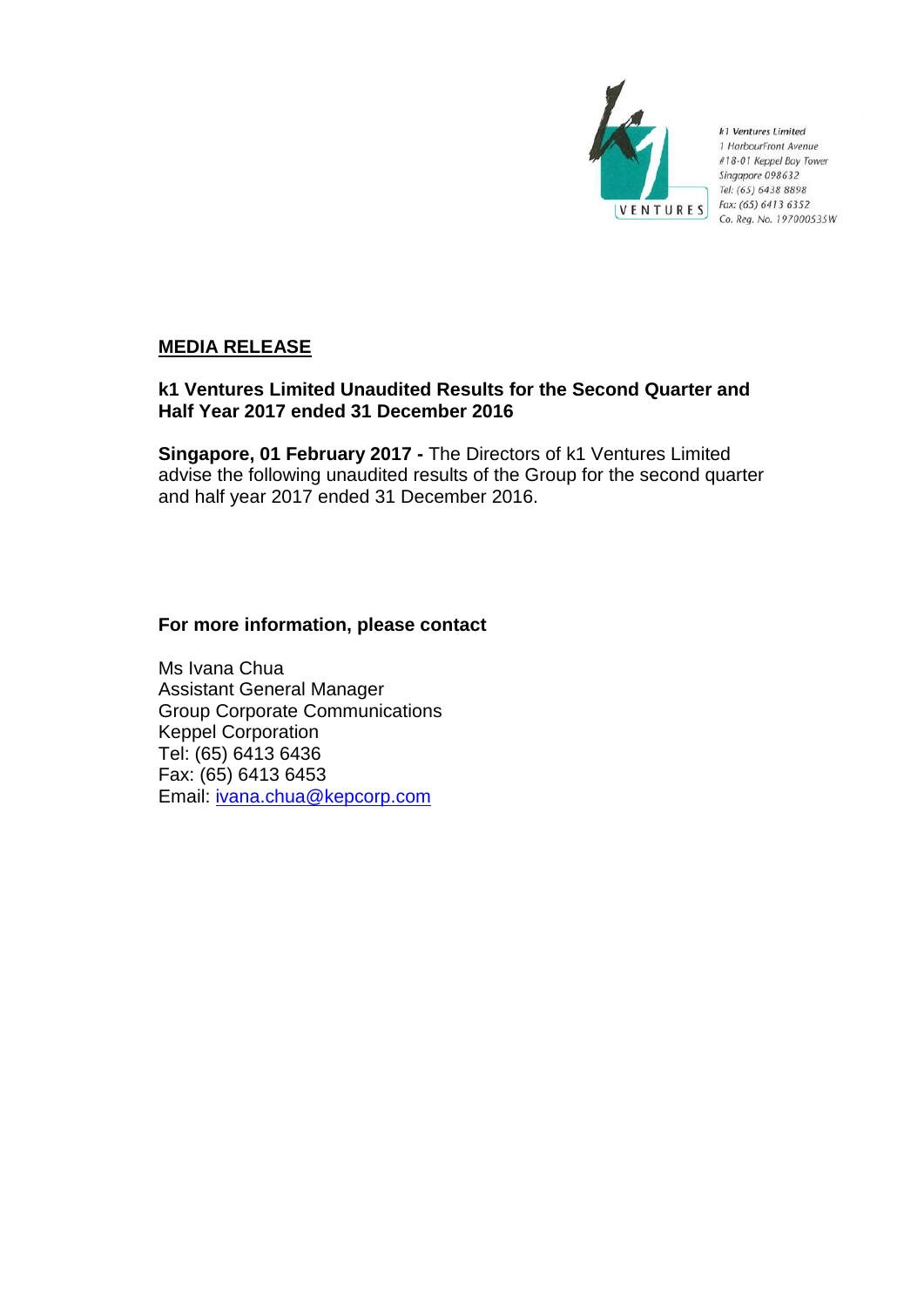# **K1 VENTURES LIMITED**

Co. Reg. No. 197000535W (Incorporated in the Republic of Singapore)

## **SECOND QUARTER 2017 FINANCIAL STATEMENTS**

## **TABLE OF CONTENTS**

| Paragraph      | <b>Description</b>                                                                                                                                                             | <b>Page</b> |
|----------------|--------------------------------------------------------------------------------------------------------------------------------------------------------------------------------|-------------|
|                | <b>FINANCIAL STATEMENTS</b>                                                                                                                                                    | $1 - 13$    |
| 1              | <b>GROUP PROFIT AND LOSS ACCOUNT</b>                                                                                                                                           | 1           |
| $\overline{2}$ | CONSOLIDATED STATEMENT OF COMPREHENSIVE INCOME                                                                                                                                 | 3           |
| 3              | <b>BALANCE SHEETS</b>                                                                                                                                                          | 4           |
| 4              | STATEMENTS OF CHANGES IN EQUITY                                                                                                                                                | 6           |
| 5              | CONSOLIDATED STATEMENT OF CASH FLOWS                                                                                                                                           | 9           |
| 6              | <b>AUDIT</b>                                                                                                                                                                   | 10          |
| $\overline{7}$ | <b>AUDITORS' REPORT</b>                                                                                                                                                        | 10          |
| 8              | <b>ACCOUNTING POLICIES</b>                                                                                                                                                     | 10          |
| 9              | CHANGES IN THE ACCOUNTING POLICIES                                                                                                                                             | 10          |
| 10             | REVIEW OF GROUP PERFORMANCE                                                                                                                                                    | 10          |
| 11             | VARIANCE FROM FORECAST STATEMENT                                                                                                                                               | 10          |
| 12             | <b>PROSPECTS</b>                                                                                                                                                               | 11          |
| 13             | <b>DIVIDEND</b>                                                                                                                                                                | 11          |
| 14             | <b>SEGMENT ANALYSIS</b>                                                                                                                                                        | 12          |
| 15             | <b>REVIEW OF SEGMENT PERFORMANCE</b>                                                                                                                                           | 13          |
| 16             | INTERESTED PERSON TRANSACTIONS                                                                                                                                                 | 13          |
| 17             | CONFIRMATION THAT THE ISSUER HAS PROCURED<br>UNDERTAKINGS FROM ALL ITS DIRECTORS AND EXECUTIVE<br>OFFICERS (IN THE FORMAT SET OUT IN APPENDIX 7.7) UNDER<br><b>RULE 720(1)</b> | 13          |
|                | <b>CONFIRMATION BY THE BOARD</b>                                                                                                                                               | 14          |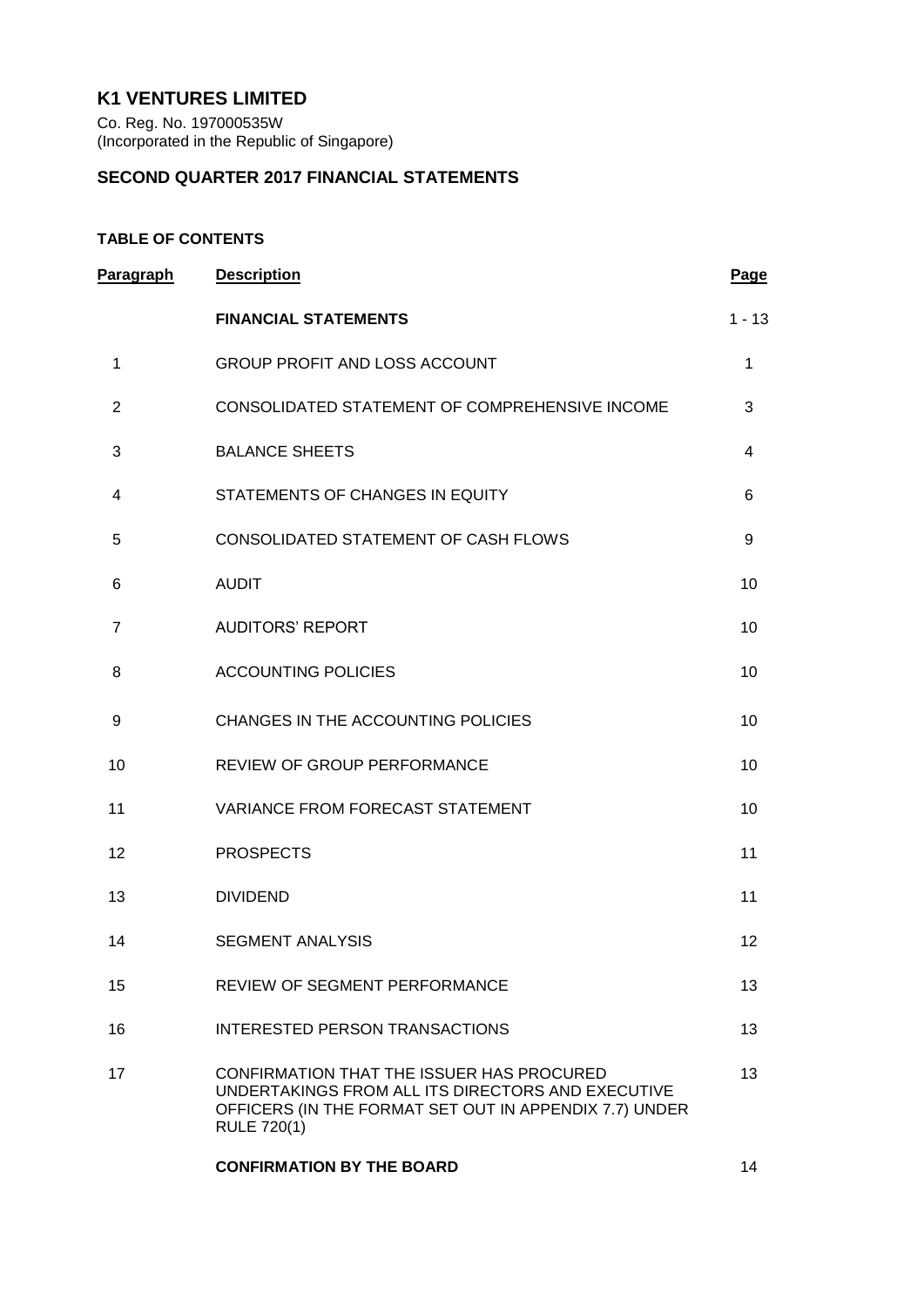## **K1 VENTURES LIMITED**

## **SECOND QUARTER 2017 FINANCIAL STATEMENTS**

## **UNAUDITED RESULTS FOR SECOND QUARTER AND HALF YEAR ENDED 31 DECEMBER 2016**

The Directors of **k1 Ventures Limited** advise the following unaudited results of the Group for the second quarter and half year ended 31 December 2016.

#### **1. GROUP PROFIT AND LOSS ACCOUNT for the second quarter and half year ended 31 December 2016**

|                                                                      |                      | <b>Second Quarter</b>                 |                                       |                        | <b>Half Year</b>                      |                                       |                         |  |
|----------------------------------------------------------------------|----------------------|---------------------------------------|---------------------------------------|------------------------|---------------------------------------|---------------------------------------|-------------------------|--|
|                                                                      | <b>Note</b>          | 1 Oct 16<br>to<br>31 Dec 16<br>\$'000 | 1 Oct 15<br>to<br>31 Dec 15<br>\$'000 | $+$ /(-)<br>%          | 1 Jul 16<br>to<br>31 Dec 16<br>\$'000 | 1 Jul 15<br>to<br>31 Dec 15<br>\$'000 | $+/(-)$<br>$\%$         |  |
| <b>Revenue</b>                                                       | 1a                   | 3,502                                 | 13,604                                | (74.3)                 | 15,808                                | 102,893                               | (84.6)                  |  |
| Staff costs<br>Other operating income/                               |                      | (120)                                 | (95)                                  | 26.3                   | (171)                                 | (140)                                 | 22.1                    |  |
| (expenses)                                                           |                      | 4,224                                 | (21, 011)                             | ΝM                     | 3,447                                 | (21, 940)                             | NM                      |  |
| Profit/(loss) before tax<br>Taxation<br>Profit/(loss) for the period | 1 <sub>b</sub><br>1c | 7,606<br>(997)<br>6,609               | (7, 502)<br>(971)<br>(8, 473)         | <b>NM</b><br>2.7<br>ΝM | 19,084<br>(1,978)<br>17,106           | 80,813<br>(1, 954)<br>78,859          | (76.4)<br>1.2<br>(78.3) |  |
| Attributable to:<br>Shareholders of the Company                      |                      | 6,609                                 | (8,473)                               | <b>NM</b>              | 17,106                                | 78,859                                | (78.3)                  |  |
| <b>EBITDA*</b>                                                       |                      | 7,606                                 | (7,502)                               | ΝM                     | 19,084                                | 80,813                                | (76.4)                  |  |
| Earnings/(loss) per ordinary share                                   |                      |                                       |                                       |                        |                                       |                                       |                         |  |
| - basic                                                              | 1 <sub>d</sub>       | 1.53 <sub>cts</sub>                   | $(1.96)$ cts                          | ΝM                     | 3.95 cts                              | 18.21 cts                             | (78.3)                  |  |
| - diluted                                                            | 1 <sub>d</sub>       | $1.53$ cts                            | $(1.96)$ cts                          | <b>NM</b>              | 3.95 cts                              | 18.21 cts                             | (78.3)                  |  |

*\* EBITDA is defined as profit/(loss) before tax, finance expenses, depreciation and amortization*

*NM - Not meaningful*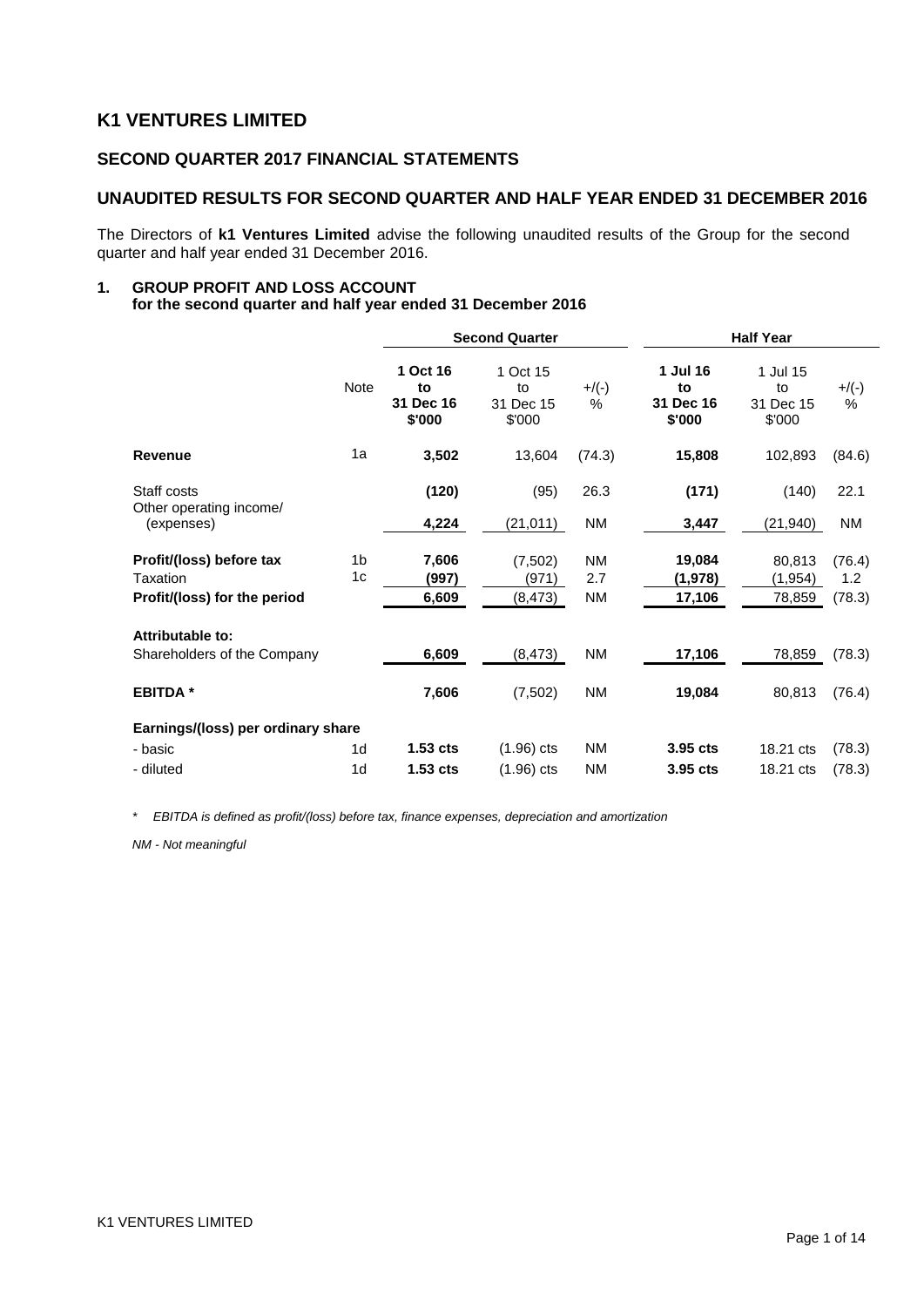## **NOTES TO GROUP PROFIT AND LOSS ACCOUNT**

## 1a. Breakdown of revenue

|                   |                                       | <b>Second Quarter</b>                 |               | <b>Half Year</b>                      |                                       |               |
|-------------------|---------------------------------------|---------------------------------------|---------------|---------------------------------------|---------------------------------------|---------------|
|                   | 1 Oct 16<br>to<br>31 Dec 16<br>\$'000 | 1 Oct 15<br>to<br>31 Dec 15<br>\$'000 | $+$ /(-)<br>% | 1 Jul 16<br>to<br>31 Dec 16<br>\$'000 | 1 Jul 15<br>to<br>31 Dec 15<br>\$'000 | $+$ /(-)<br>% |
| Investment income | 3,432                                 | 13,473                                | (74.5)        | 15,676                                | 102,648                               | (84.7)        |
| Interest income   | 70                                    | 131                                   | (46.6)        | 132                                   | 245                                   | (46.1)        |
|                   | 3,502                                 | 13,604                                | (74.3)        | 15,808                                | 102,893                               | (84.6)        |

### 1b. Pre-tax profit/(loss) of the Group is arrived at after crediting/(charging) the following:

|                                                              |                                       | <b>Second Quarter</b>                 |               | <b>Half Year</b>                      |                                       |               |
|--------------------------------------------------------------|---------------------------------------|---------------------------------------|---------------|---------------------------------------|---------------------------------------|---------------|
|                                                              | 1 Oct 16<br>to<br>31 Dec 16<br>\$'000 | 1 Oct 15<br>to<br>31 Dec 15<br>\$'000 | $+$ /(-)<br>% | 1 Jul 16<br>to<br>31 Dec 16<br>\$'000 | 1 Jul 15<br>to<br>31 Dec 15<br>\$'000 | $+$ /(-)<br>% |
| Foreign exchange gain/(loss)<br>Foreign exchange translation | 5,063                                 | (753)                                 | <b>NM</b>     | 6,474                                 | 4,487                                 | 44.3          |
| realised on liquidation of<br>subsidiary                     | 316                                   | (17, 633)                             | <b>NM</b>     | 484                                   | (17, 633)                             | <b>NM</b>     |

*NM - Not meaningful*

1c. There was no material adjustment for under or over provision of tax in respect of prior years.

#### 1d. Earnings/(loss) per ordinary share

|                                                                                                                                                                           | 1 Oct 16<br>to<br>31 Dec 16 | 1 Oct 15<br>to<br>31 Dec 15 | $+$ /(-)<br>$\frac{0}{0}$ | 1 Jul 16<br>to<br>31 Dec 16 | 1 Jul 15<br>to<br>31 Dec 15 | $+$ /(-)<br>% |
|---------------------------------------------------------------------------------------------------------------------------------------------------------------------------|-----------------------------|-----------------------------|---------------------------|-----------------------------|-----------------------------|---------------|
| Earnings/(loss) per ordinary share of the Group based<br>on net profit/(loss) attributable to shareholders:-                                                              |                             |                             |                           |                             |                             |               |
| Based on weighted average number of shares                                                                                                                                | $1.53$ cts                  | $(1.96)$ cts                | <b>NM</b>                 | 3.95 cts                    | 18.21 cts                   | (78.3)        |
| Weighted average number of shares ('000)<br>$\overline{\phantom{0}}$<br>$\mathbf{A} \mathbf{B} \mathbf{A} = \mathbf{A} \mathbf{I} + \mathbf{I}$ and a set of $\mathbf{A}$ | 433,124                     | 433,124                     | $\overline{\phantom{a}}$  | 433,124                     | 433,124                     |               |

*NM - Not meaningful*

The fully diluted earnings/(loss) per ordinary share is the same as the basic earnings/(loss) per ordinary share as there is no dilutive potential ordinary shares.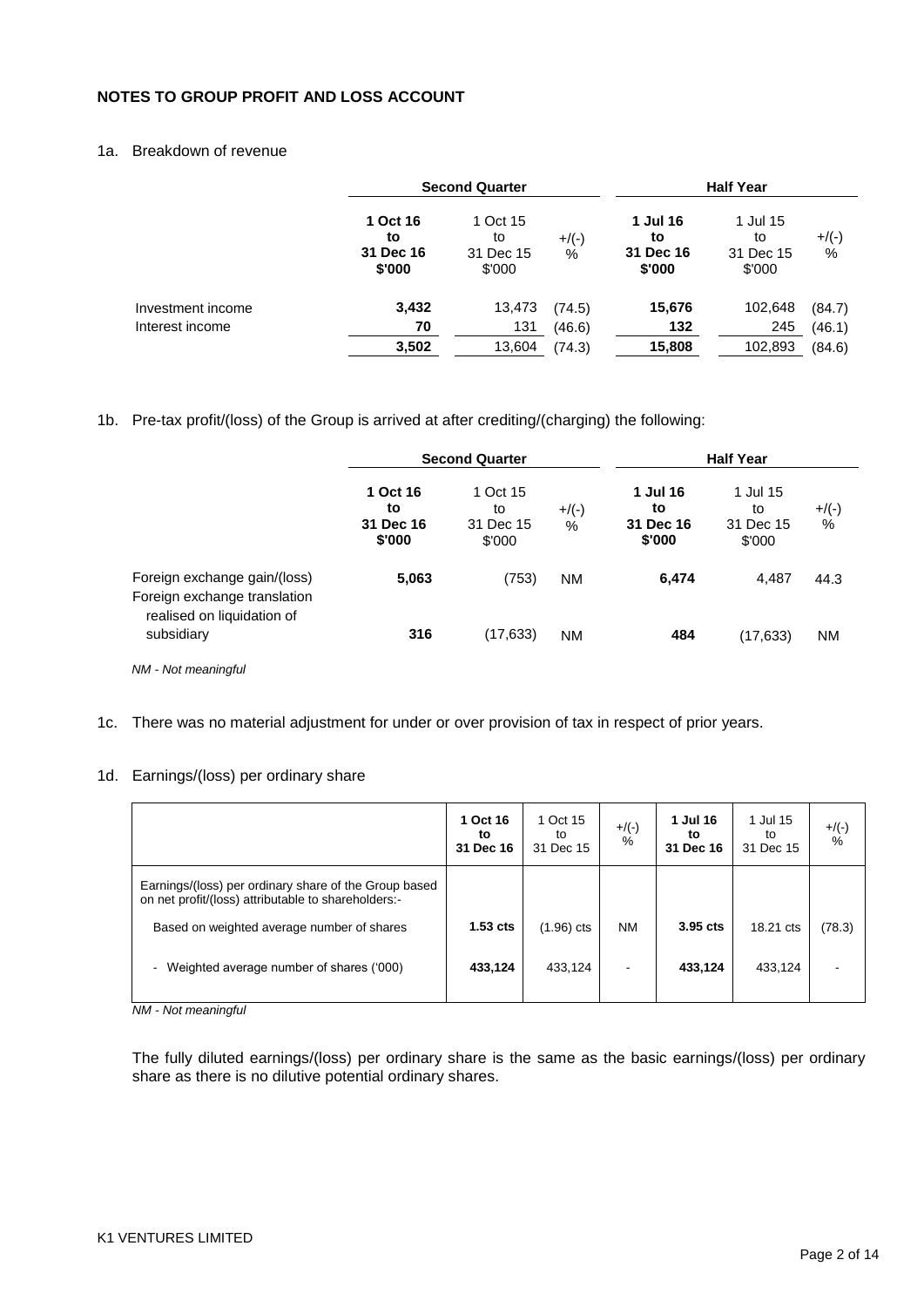## **2. CONSOLIDATED STATEMENT OF COMPREHENSIVE INCOME for the second quarter and half year ended 31 December 2016**

|                                                                                                                               |                                       | <b>Second Quarter</b>                 |               | <b>Half Year</b>                      |                                       |               |  |
|-------------------------------------------------------------------------------------------------------------------------------|---------------------------------------|---------------------------------------|---------------|---------------------------------------|---------------------------------------|---------------|--|
|                                                                                                                               | 1 Oct 16<br>to<br>31 Dec 16<br>\$'000 | 1 Oct 15<br>to<br>31 Dec 15<br>\$'000 | $+$ /(-)<br>% | 1 Jul 16<br>to<br>31 Dec 16<br>\$'000 | 1 Jul 15<br>to<br>31 Dec 15<br>\$'000 | $+$ /(-)<br>% |  |
| Profit/(loss) for the period                                                                                                  | 6,609                                 | (8, 473)                              | <b>NM</b>     | 17,106                                | 78,859                                | (78.3)        |  |
| Items that may be reclassified<br>subsequently to profit or loss:<br>Fair value changes on available-<br>for-sale investments |                                       | (2, 195)                              | <b>NM</b>     |                                       | (2, 322)                              | <b>NM</b>     |  |
| Fair value changes on available-<br>for-sale assets realised &<br>transferred to<br>profit and loss account                   |                                       | (1)                                   | <b>NM</b>     |                                       | 36                                    | <b>NM</b>     |  |
| Exchange differences arising<br>on consolidation                                                                              | 5,471                                 | (1,729)                               | <b>NM</b>     | 6,719                                 | 5,616                                 | 19.6          |  |
| Reclassification of currency<br>translation reserve to profit or<br>loss on liquidation of<br>subsidiary                      | (316)                                 | 17,633                                | <b>NM</b>     | (484)                                 | 17,633                                | <b>NM</b>     |  |
| Other comprehensive<br>income for the period                                                                                  | 5,155                                 | 13,708                                | (62.4)        | 6,235                                 | 20,963                                | (70.3)        |  |
| <b>Total comprehensive</b><br>income for the period                                                                           | 11,764                                | 5,235                                 | 124.7         | 23,341                                | 99,822                                | (76.6)        |  |
| <b>Attributable to:</b><br>Shareholders of the Company                                                                        | 11,764                                | 5,235                                 | 124.7         | 23,341                                | 99,822                                | (76.6)        |  |

*NM - Not meaningful*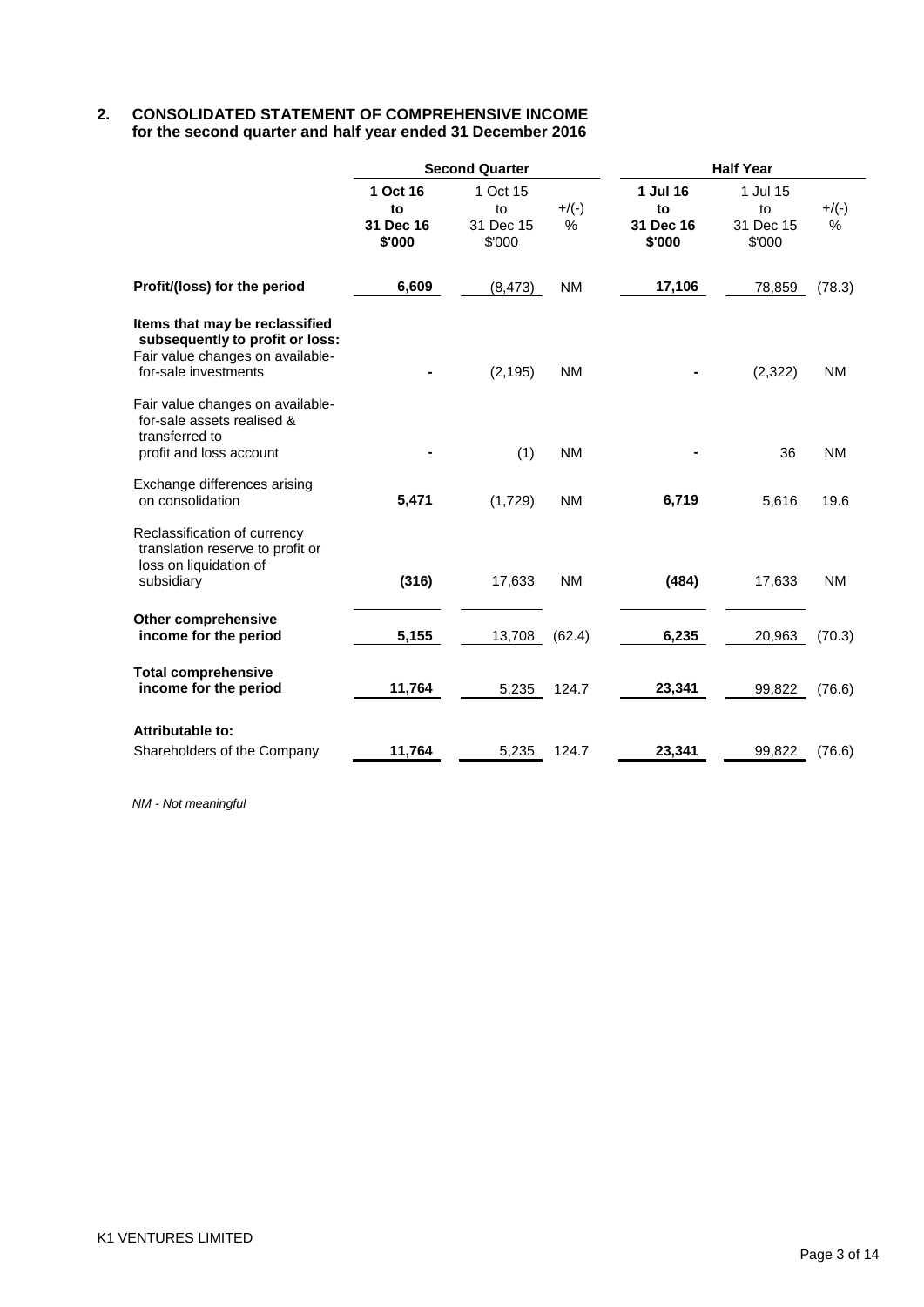# **3. BALANCE SHEETS as at 31 December 2016**

|                                                                                                                                 |                              | Group                        | Company                                    |                                             |  |
|---------------------------------------------------------------------------------------------------------------------------------|------------------------------|------------------------------|--------------------------------------------|---------------------------------------------|--|
|                                                                                                                                 | As at<br>31 Dec 16<br>\$'000 | As at<br>30 Jun 16<br>\$'000 | As at<br>31 Dec 16<br>\$'000               | As at<br>30 Jun 16<br>\$'000                |  |
| Share capital<br><b>Reserves</b>                                                                                                | 131,471<br>58,456            | 163,955<br>43,777            | 131,471<br>19,666                          | 163,955<br>14,090                           |  |
| Share capital & reserves                                                                                                        | 189,927                      | 207,732                      | 151,137                                    | 178,045                                     |  |
| <b>Represented by:</b><br><b>Subsidiaries</b>                                                                                   |                              |                              | 59,594                                     | 59,594                                      |  |
| <b>Investments</b>                                                                                                              | 156,505<br>156,505           | 146,804<br>146,804           | 59,594                                     | 59,594                                      |  |
| <b>Current assets</b><br><b>Debtors</b><br>Amounts due from subsidiaries<br>Note receivable<br>Bank balances, deposits and cash | 15,112<br>25,585<br>40,697   | 14,211<br>53,670<br>67,881   | 11,759<br>33<br>73,063<br>10,501<br>95,356 | 10,991<br>28<br>67,943<br>43,367<br>122,329 |  |
| <b>Current liabilities</b><br>Creditors<br>Provision for taxation                                                               | 1,411<br>3,548<br>4,959      | 1,561<br>3,300<br>4,861      | 265<br>3,548<br>3,813                      | 578<br>3,300<br>3,878                       |  |
| <b>Net current assets</b>                                                                                                       | 35,738                       | 63,020                       | 91,543                                     | 118,451                                     |  |
| <b>Non-current liabilities</b><br>Deferred taxation                                                                             | 2,316<br>2,316               | 2,092<br>2,092               |                                            |                                             |  |
| <b>Net assets</b>                                                                                                               | 189,927                      | 207,732                      | 151,137                                    | 178,045                                     |  |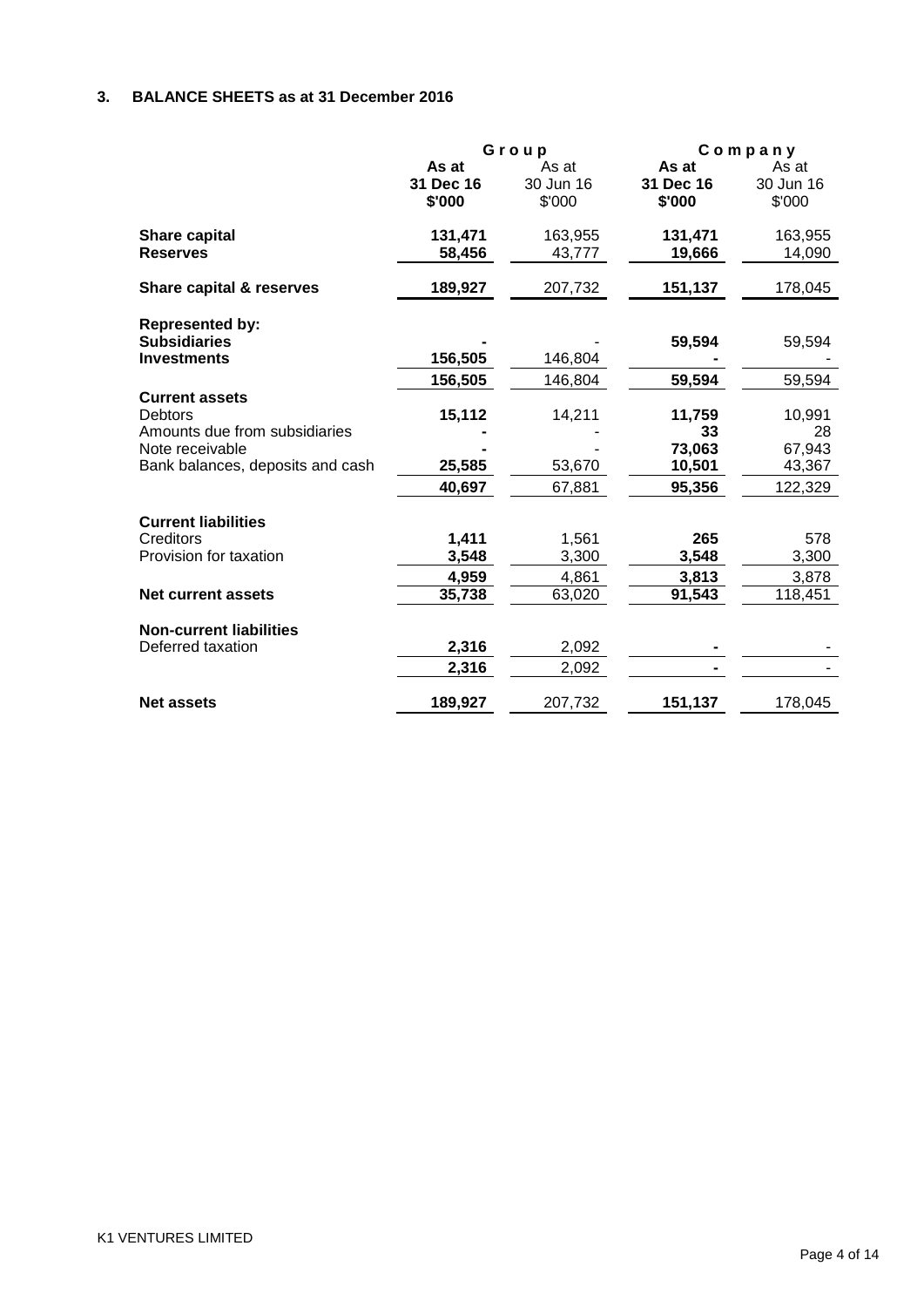#### **NOTES TO BALANCE SHEETS**

3a. Group"s borrowings and debt securities

As at 31 December 2016, the Group did not have any borrowing (30 June 2016: Nil).

#### 3b. Net asset value

|                                                  |           | <b>GROUP</b> | COMPANY   |           |           |           |
|--------------------------------------------------|-----------|--------------|-----------|-----------|-----------|-----------|
|                                                  | As at     | As at        |           | As at     | As at     |           |
|                                                  | 31 Dec 16 | 30 Jun 16    | $+/(-)$ % | 31 Dec 16 | 30 Jun 16 | $+/(-)$ % |
|                                                  |           |              |           |           |           |           |
| Net asset value<br>per ordinary share #          | \$0.44    | \$0.48       | (8.3)     | \$0.35    | \$0.41    | (14.6)    |
| Net tangible asset value<br>per ordinary share # | \$0.44    | \$0.48       | (8.3)     | \$0.35    | \$0.41    | (14.6)    |

# Based on issued share capital of 433,123,585 ordinary shares as at the end of the financial period (30 June 2016: 433,123,585).

### 3c. Balance sheet review

Group shareholders" funds decreased from \$207.7 million at 30 June 2016 to \$189.9 million at 31 December 2016. The decrease was attributable to distributions paid to shareholders of \$41.1 million, partially offset by comprehensive income for the period of \$23.3 million. Comprehensive income for the period was driven by investment income from Knowledge Universe Holdings LLC ("KUH") pertaining to the receipt of a cash distribution of approximately \$9.3 million, foreign exchange gain of \$6.5 million, and net currency translation adjustments of \$6.7 million.

Group total assets decreased from \$214.7 million at 30 June 2016 to \$197.2 million at 31 December 2016 due to the above-mentioned cash distributions to shareholders, partly offset by strengthening of the US dollar.

Group total liabilities increased from \$7.0 million at 30 June 2016 to \$7.3 million at 31 December 2016.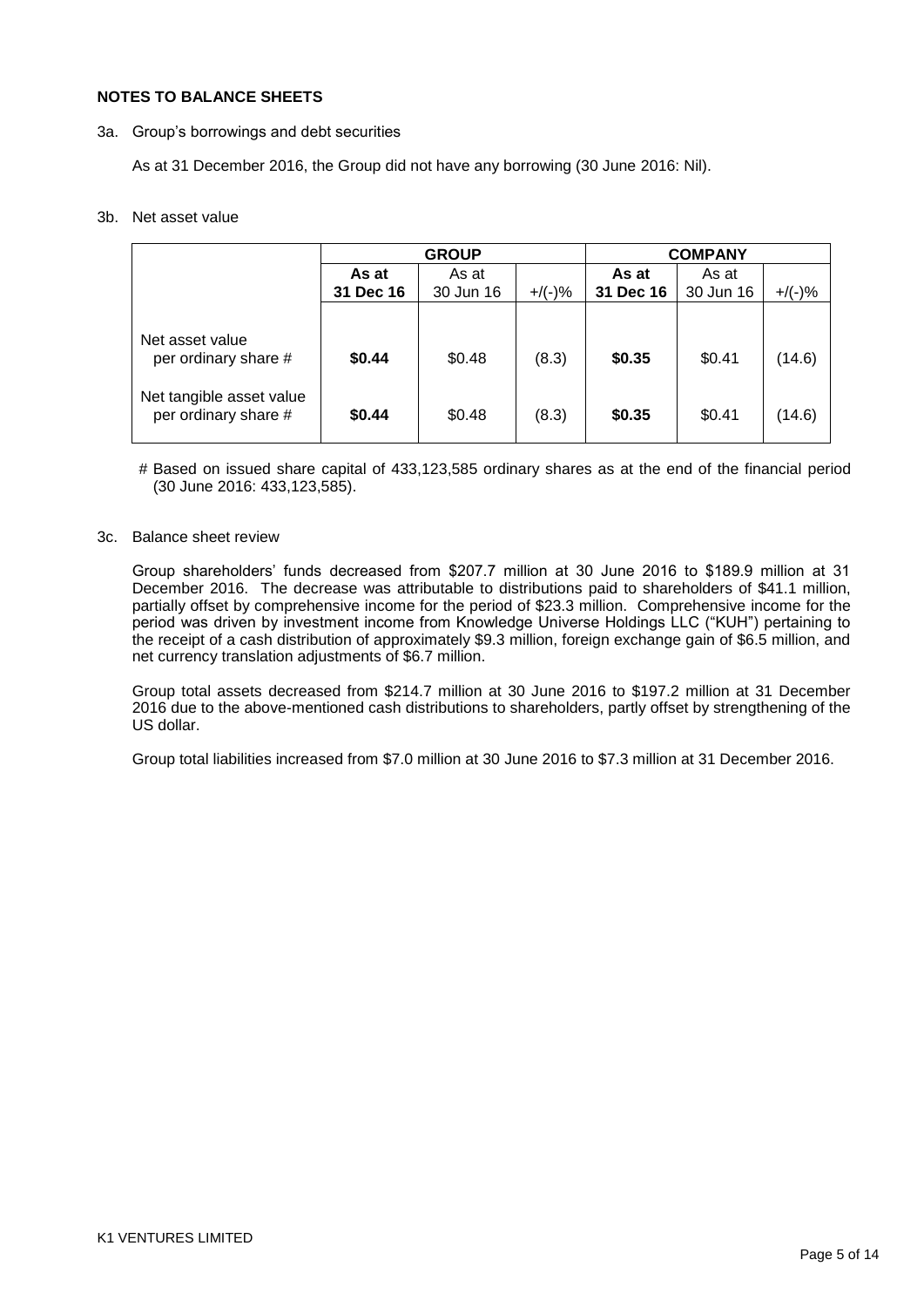## **4. STATEMENTS OF CHANGES IN EQUITY for the second quarter and half year ended 31 December 2016**

## 4a. Group Statement of Changes in Equity

|                                                                                    | Attributable to owners of the Company |                   |                    |                 |                 |  |  |  |
|------------------------------------------------------------------------------------|---------------------------------------|-------------------|--------------------|-----------------|-----------------|--|--|--|
|                                                                                    |                                       |                   | Foreign            |                 |                 |  |  |  |
|                                                                                    |                                       |                   | <b>Exchange</b>    |                 | <b>Share</b>    |  |  |  |
|                                                                                    | Share                                 | <b>Fair Value</b> | <b>Translation</b> | Revenue         | Capital &       |  |  |  |
|                                                                                    | <b>Capital</b>                        | <b>Reserve</b>    | <b>Account</b>     | <b>Reserves</b> | <b>Reserves</b> |  |  |  |
|                                                                                    | \$'000                                | \$'000            | \$'000             | \$'000          | \$'000          |  |  |  |
| 2017                                                                               |                                       |                   |                    |                 |                 |  |  |  |
| As at 1 July 2016                                                                  | 163,955                               | (119)             | 5,848              | 38,048          | 207,732         |  |  |  |
| Total comprehensive income for first<br>quarter                                    |                                       |                   |                    |                 |                 |  |  |  |
| Profit for first quarter                                                           |                                       |                   |                    | 10,497          | 10,497          |  |  |  |
| Other comprehensive income*                                                        |                                       |                   | 1,080              |                 | 1,080           |  |  |  |
| Total comprehensive income for first                                               |                                       |                   |                    |                 |                 |  |  |  |
| quarter                                                                            |                                       |                   | 1,080              | 10,497          | 11,577          |  |  |  |
|                                                                                    |                                       |                   |                    |                 |                 |  |  |  |
| As at 30 September 2016                                                            | 163,955                               | (119)             | 6,928              | 48,545          | 219,309         |  |  |  |
| Total comprehensive income for second<br>quarter                                   |                                       |                   |                    |                 |                 |  |  |  |
| Profit for second quarter                                                          |                                       |                   |                    | 6,609           | 6,609           |  |  |  |
| Other comprehensive income*                                                        |                                       |                   | 5,155              |                 | 5,155           |  |  |  |
| Total comprehensive income for second                                              |                                       |                   |                    |                 |                 |  |  |  |
| quarter                                                                            |                                       |                   | 5,155              | 6,609           | 11,764          |  |  |  |
| Transactions with owners, recognised<br>directly in equity                         |                                       |                   |                    |                 |                 |  |  |  |
| Dividend paid                                                                      |                                       |                   |                    | (8,662)         | (8,662)         |  |  |  |
| Capital distribution                                                               | (32, 484)                             |                   |                    |                 | (32, 484)       |  |  |  |
| <b>Total transactions with owners</b>                                              | (32, 484)                             | $\blacksquare$    | Ξ.                 | (8,662)         | (41, 146)       |  |  |  |
|                                                                                    |                                       |                   |                    |                 |                 |  |  |  |
| As at 31 December 2016                                                             | 131,471                               | (119)             | 12,083             | 46,492          | 189,927         |  |  |  |
|                                                                                    |                                       |                   |                    |                 |                 |  |  |  |
| 2016<br>As at 1 July 2015                                                          | 196,439                               | (155)             | (13, 391)          | 27,419          | 210,312         |  |  |  |
| Total comprehensive income for first<br>quarter                                    |                                       |                   |                    |                 |                 |  |  |  |
| Profit for first quarter                                                           |                                       |                   |                    | 87,332          | 87,332          |  |  |  |
| Other comprehensive income*                                                        |                                       | (90)              | 7,345              |                 | 7,255           |  |  |  |
| Total comprehensive income for first<br>quarter                                    |                                       | (90)              | 7,345              | 87,332          | 94,587          |  |  |  |
| As at 30 September 2015                                                            | 196,439                               | (245)             | (6,046)            | 114,751         | 304,899         |  |  |  |
|                                                                                    |                                       |                   |                    |                 |                 |  |  |  |
| Total comprehensive income for second<br>quarter                                   |                                       |                   |                    |                 |                 |  |  |  |
| Loss for second quarter                                                            |                                       |                   |                    | (8, 473)        | (8, 473)        |  |  |  |
| Other comprehensive income*                                                        |                                       | (2, 196)          | 15,904             |                 | 13,708          |  |  |  |
| Total comprehensive income for second<br>quarter                                   |                                       | (2, 196)          | 15,904             | (8, 473)        | 5,235           |  |  |  |
|                                                                                    |                                       |                   |                    |                 |                 |  |  |  |
| Transactions with owners, recognised<br>directly in equity<br>Capital distribution |                                       |                   |                    |                 |                 |  |  |  |
|                                                                                    | (32,484)                              |                   |                    |                 | (32, 484)       |  |  |  |
| As at 31 December 2015                                                             | 163,955                               | (2, 441)          | 9,858              | 106,278         | 277,650         |  |  |  |
|                                                                                    |                                       |                   |                    |                 |                 |  |  |  |

Details of other comprehensive income have been included in the consolidated statement of comprehensive income.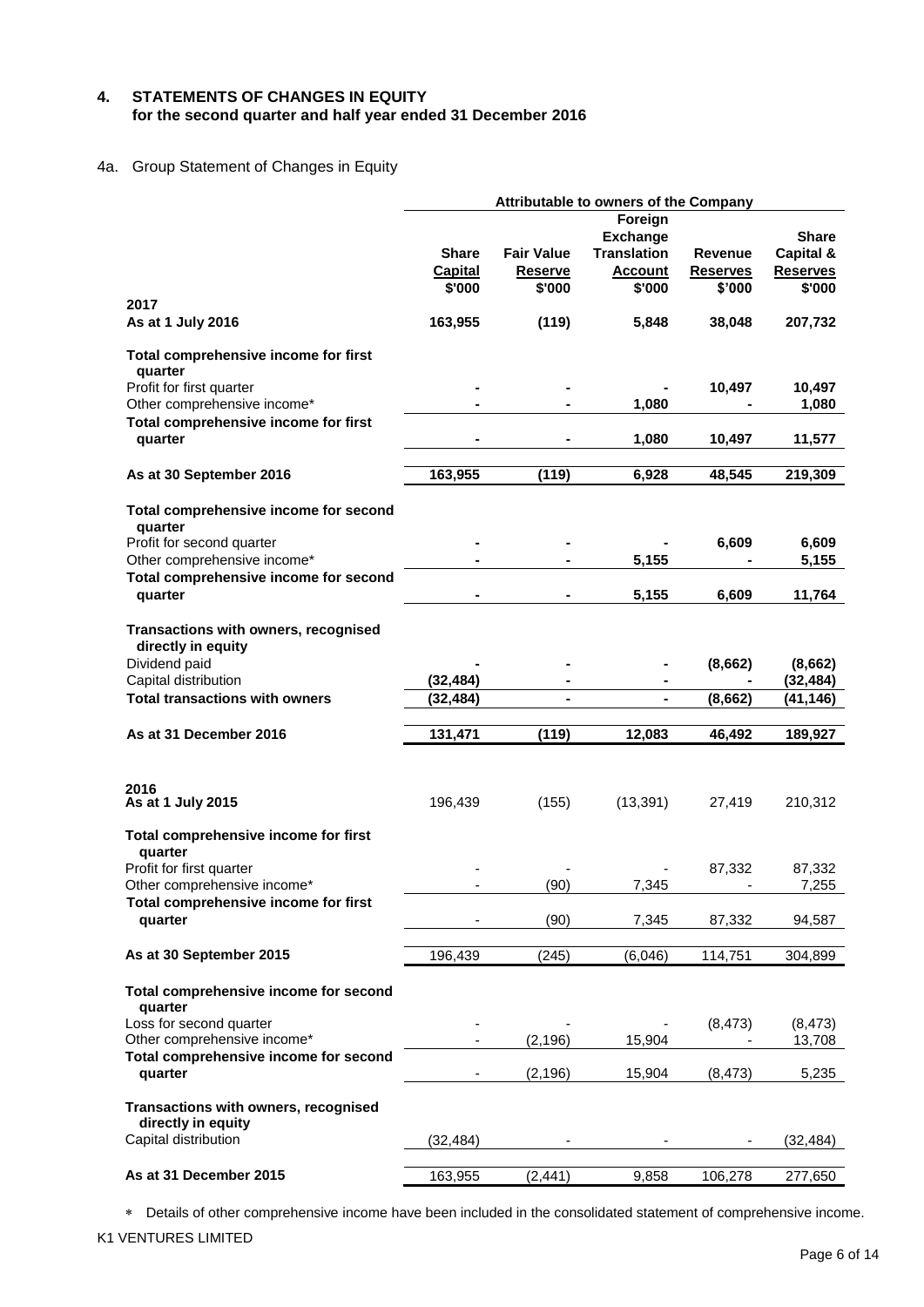# 4b. Statement of Changes in Equity of the Company

|                                                                                                                                              | <b>Share</b><br><b>Capital</b><br>\$'000 | <b>Fair Value</b><br>Reserve<br>\$'000 | Revenue<br><b>Reserves</b><br>\$'000 | Total<br>\$'000                   |
|----------------------------------------------------------------------------------------------------------------------------------------------|------------------------------------------|----------------------------------------|--------------------------------------|-----------------------------------|
| 2017<br>As at 1 July 2016                                                                                                                    | 163,955                                  |                                        | 14,090                               | 178,045                           |
| Total comprehensive income for first quarter                                                                                                 |                                          |                                        |                                      |                                   |
| Profit for first quarter<br>Total comprehensive income for first quarter                                                                     |                                          |                                        | 9,426<br>9,426                       | 9,426<br>9,426                    |
| As at 30 September 2016                                                                                                                      | 163,955                                  | $\blacksquare$                         | 23,516                               | 187,471                           |
| Total comprehensive income for second<br>quarter                                                                                             |                                          |                                        |                                      |                                   |
| Profit for second quarter<br>Total comprehensive income for second                                                                           |                                          |                                        | 4,812                                | 4,812                             |
| quarter                                                                                                                                      |                                          |                                        | 4,812                                | 4,812                             |
| Transactions with owners, recognised<br>directly in equity<br>Dividend paid<br>Capital distribution<br><b>Total transactions with owners</b> | (32, 484)<br>(32, 484)                   |                                        | (8,662)<br>(8,662)                   | (8,662)<br>(32, 484)<br>(41, 146) |
| As at 31 December 2016                                                                                                                       | 131,471                                  | $\blacksquare$                         | 19,666                               | 151,137                           |
| 2016<br>As at 1 July 2015                                                                                                                    | 196,439                                  |                                        | 10,720                               | 207,159                           |
| Total comprehensive income for first quarter<br>Profit for first quarter                                                                     |                                          |                                        | 5,100                                | 5,100                             |
| Total comprehensive income for first quarter                                                                                                 |                                          | $\overline{\phantom{a}}$               | 5,100                                | 5,100                             |
| As at 30 September 2015                                                                                                                      | 196,439                                  | $\overline{\phantom{a}}$               | 15,820                               | 212,259                           |
| Total comprehensive income for second<br>quarter<br>Profit for second quarter                                                                |                                          |                                        | 87,174                               | 87,174                            |
| Total comprehensive income for second<br>quarter                                                                                             |                                          |                                        | 87,174                               | 87,174                            |
| Transactions with owners, recognised<br>directly in equity                                                                                   |                                          |                                        |                                      |                                   |
| Capital distribution                                                                                                                         | (32, 484)                                |                                        |                                      | (32, 484)                         |
| As at 31 December 2015                                                                                                                       | 163,955                                  |                                        | 102,994                              | 266,949                           |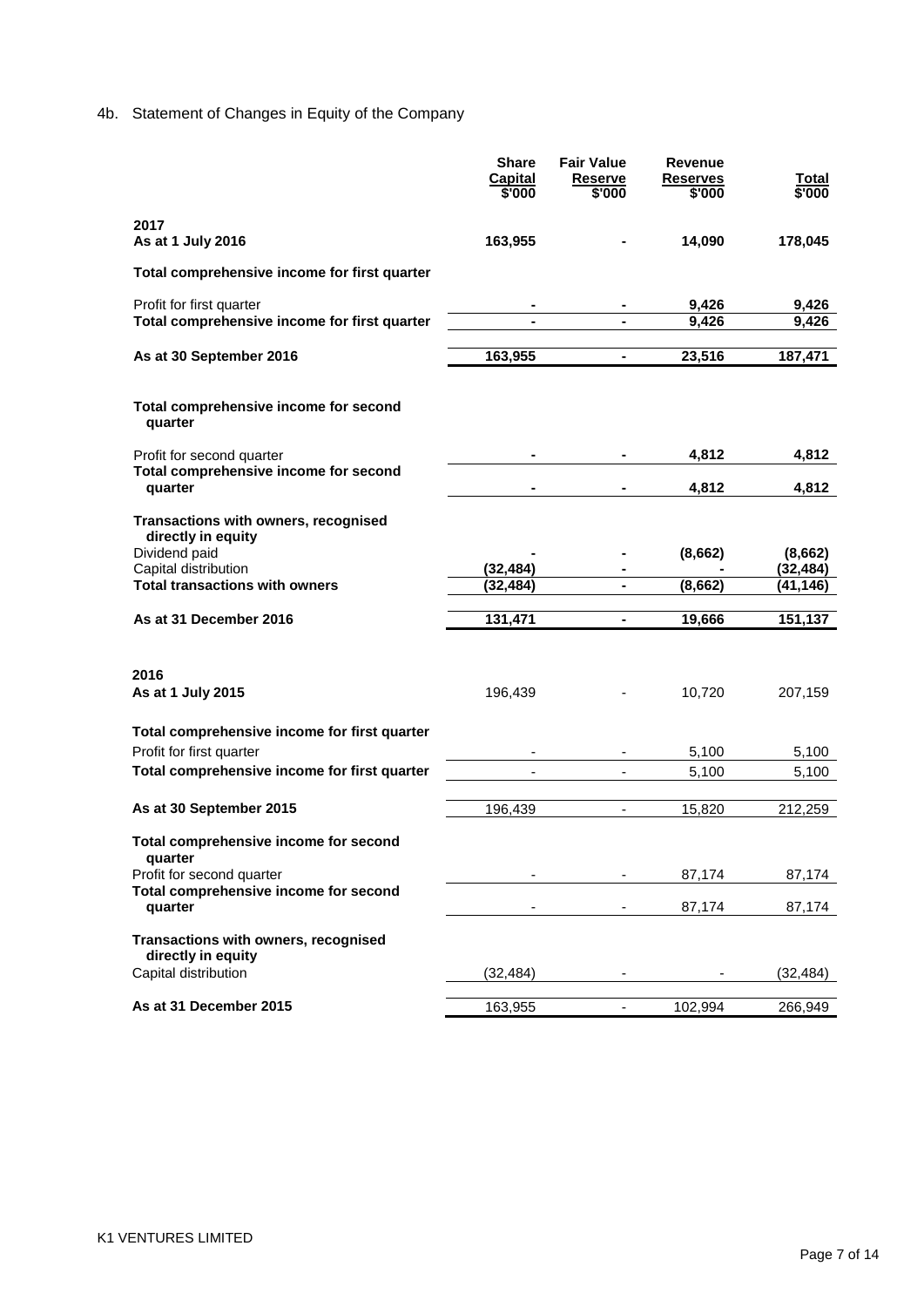#### 4c. Share capital

There were no shares issued during the period 30 September 2016 to 31 December 2016.

As at 31 December 2016, the total number of issued shares was 433,123,585 (30 June 2016: 433,123,585).

As at 31 December 2016, there was no option (31 December 2015: nil) to take up unissued ordinary shares of the Company.

As at 31 December 2016, the Company was not holding any treasury shares (31 December 2015: nil).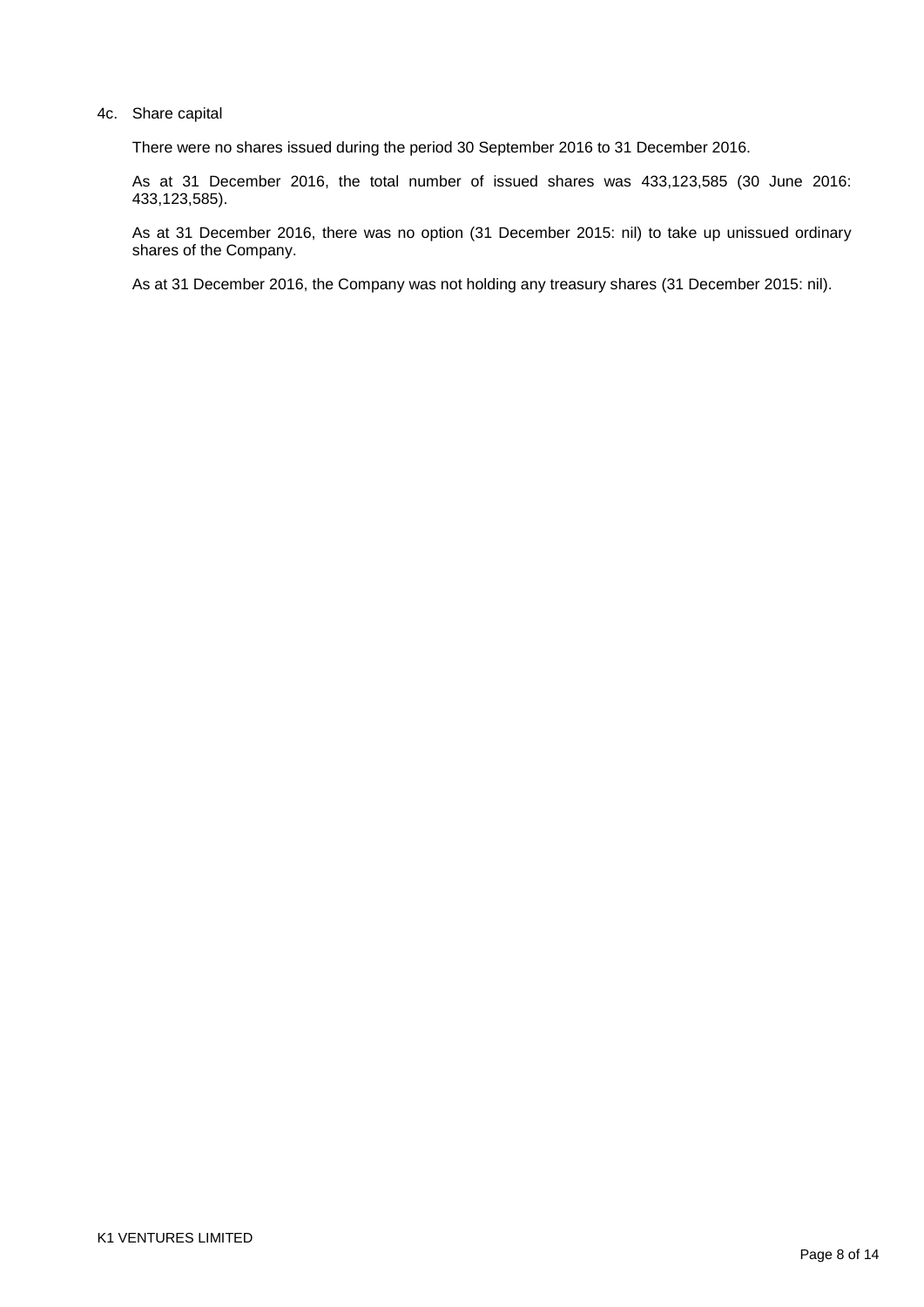## **5. CONSOLIDATED STATEMENT OF CASH FLOWS for the second quarter and half year ended 31 December 2016**

|                                                        |             | <b>Second Quarter</b> |           | <b>Half Year</b> |           |  |
|--------------------------------------------------------|-------------|-----------------------|-----------|------------------|-----------|--|
|                                                        |             | 1 Oct 16              | 1 Oct 15  | 1 Jul 16         | 1 Jul 15  |  |
|                                                        | <b>Note</b> | to                    | to        | to               | to        |  |
|                                                        |             | 31 Dec 16             | 31 Dec 15 | 31 Dec 16        | 31 Dec 15 |  |
|                                                        |             | \$'000                | \$'000    | \$'000           | \$'000    |  |
| <b>CASH FLOWS FROM OPERATING ACTIVITIES</b>            |             |                       |           |                  |           |  |
| Profit/(loss) before tax                               |             | 7,606                 | (7,502)   | 19,084           | 80,813    |  |
| Adjustments:                                           |             |                       |           |                  |           |  |
| Amortised debt discount                                |             | (835)                 | (700)     | (1, 563)         | (1, 393)  |  |
| Exchange (gain)/loss on liquidation of subsidiary      |             | (316)                 | 17,633    | (484)            | 17,633    |  |
| Unrealised foreign exchange differences                |             | (6, 671)              | (382)     | (8,003)          | (3, 295)  |  |
| Cash flow (used in)/from operations before             |             | (216)                 | 9,049     | 9,034            | 93,758    |  |
| changes in working capital                             |             |                       |           |                  |           |  |
| Working capital changes:                               |             |                       |           |                  |           |  |
| <b>Debtors</b>                                         |             | (495)                 |           | (363)            | (554)     |  |
| Creditors                                              |             | (373)                 | (188)     | (224)            | 954       |  |
| Cash (used in)/from operations                         |             | (1,084)               | 8,861     | 8,447            | 94,158    |  |
| Income taxes paid, net of refunds received             |             | (1, 499)              | (1,661)   | (2,038)          | (2, 344)  |  |
| Net cash (used in)/from operating activities           |             | (2, 583)              | 7,200     | 6,409            | 91,814    |  |
| <b>CASH FLOWS FROM INVESTING ACTIVITIES</b>            |             |                       |           |                  |           |  |
| Net proceeds from disposal and capital distribution    |             |                       |           |                  |           |  |
| of investments                                         |             | 2,859                 | 1,750     | 2,927            | 4,029     |  |
| Net cash from investing activities                     |             | 2,859                 | 1,750     | 2,927            | 4,029     |  |
| <b>CASH FLOWS FROM FINANCING ACTIVITIES</b>            |             |                       |           |                  |           |  |
| Capital distribution                                   |             | (32, 484)             | (32, 484) | (32, 484)        | (32, 484) |  |
| Dividend paid to shareholders of the Company           |             | (8,662)               |           | (8,662)          |           |  |
| Net cash used in financing activities                  |             | (41, 146)             | (32, 484) | (41, 146)        | (32, 484) |  |
|                                                        |             |                       |           |                  |           |  |
| Net (decrease)/increase in cash and cash               |             |                       |           |                  |           |  |
| equivalents                                            |             | (40, 870)             | (23, 534) | (31, 810)        | 63,359    |  |
| Cash and cash equivalents as at beginning of<br>period |             | 63,380                | 135,062   | 53,670           | 46,983    |  |
| Effects of exchange rate changes on cash and           |             |                       |           |                  |           |  |
| cash equivalents                                       |             | 3,075                 | (157)     | 3,725            | 1,029     |  |
| Cash and cash equivalents at end of period             | 5a          | 25,585                | 111,371   | 25,585           | 111,371   |  |

## **NOTE TO CONSOLIDATED STATEMENT OF CASH FLOWS**

5a. Deposits, bank balances and cash

| <u>Dopoonto, bariit baiarioco aria oaon</u> | As at<br>31 Dec 16<br>\$'000 | As at<br>31 Dec 15<br>\$'000 |
|---------------------------------------------|------------------------------|------------------------------|
| Bank balances, deposits and cash            | 18.470                       | 109.436                      |
| Deposits with related parties               | 7.115                        | 1,935                        |
| Cash and cash equivalents                   | 25.585                       | 111,371                      |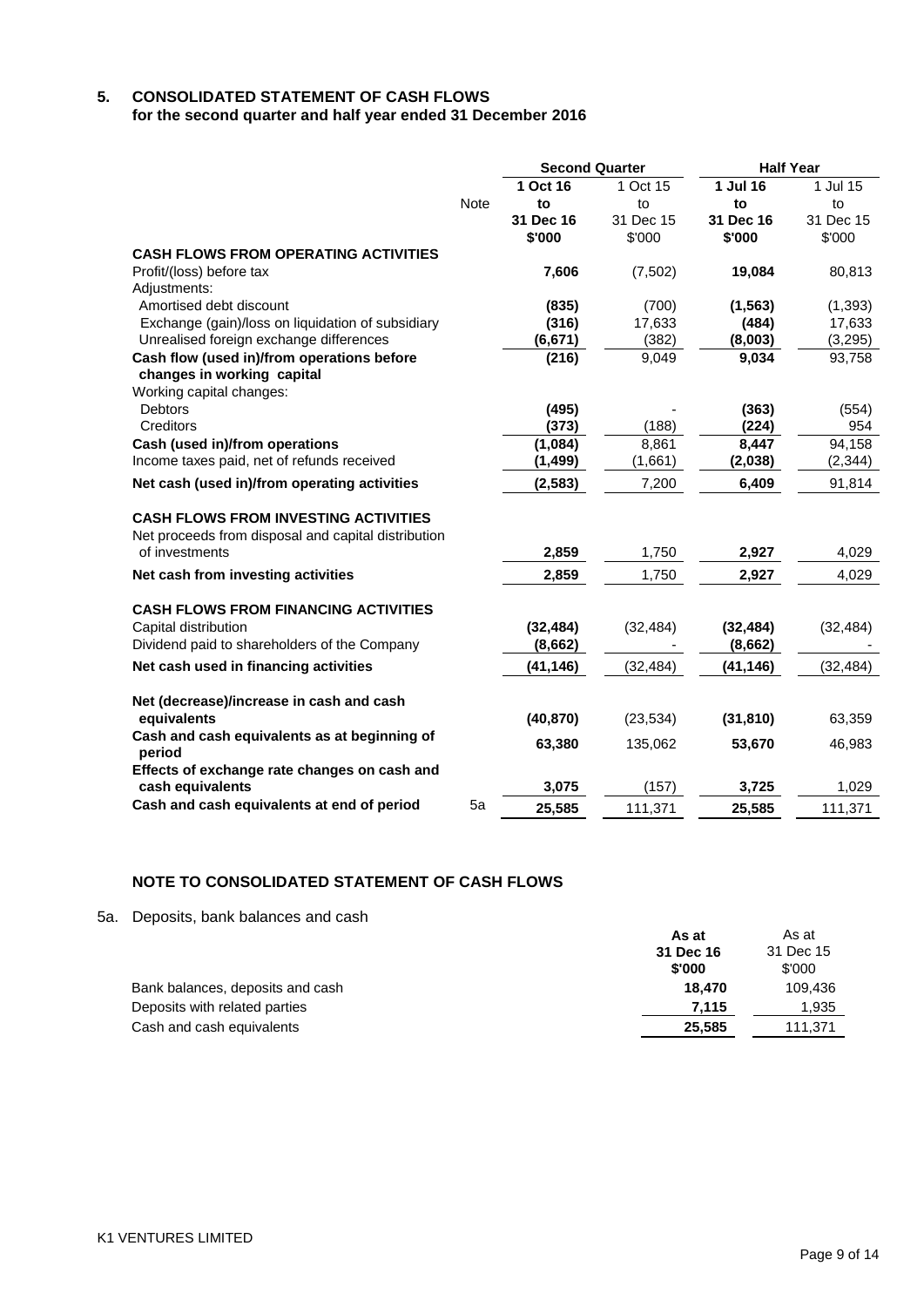## **6. AUDIT**

The financial statements have not been audited nor reviewed by the Company"s auditors.

#### **7. AUDITORS' REPORT**

Not applicable

#### **8. ACCOUNTING POLICIES**

The Group has applied the same accounting policies and methods of computation in the financial statements for the current financial period compared with those of the audited financial statements as at 30 June 2016.

#### **9. CHANGES IN THE ACCOUNTING POLICIES**

The Group adopted the new/revised FRS that are relevant to the Group and effective for annual periods beginning on or after 1 July 2016. The adoption of these new and revised FRSs did not result in any substantial impact on the financial statements of the Group.

### **10. REVIEW OF GROUP PERFORMANCE**

For the second quarter, Group revenue of \$3.5 million was \$10.1 million below the comparable prior year quarter due to a decrease in investment income from KUH. Group profit for the second quarter increased by \$15.1 million compared to the corresponding prior year quarter due mainly to other operating income as compared to other operating expenses in the prior year period. This was mainly attributable to foreign exchange gain of \$5.1 million, and an exchange loss recorded in the prior year of \$17.6 million related to the voluntary liquidation of Focus Up Holdings Limited ("Focus Up").

Group revenue was \$15.8 million for the half year ended 31 December 2016 compared to \$102.9 million in the prior year period due to a decrease in investment income from KUH.

Group profit before tax was \$19.1 million for the half year ended 31 December 2016 compared to \$80.8 million in the corresponding prior year period. The decrease was due to lower investment income from KUH, partially offset by higher foreign exchange gain, and lower Greenstreet carried interest driven by a reduction in proceeds received from KUH. In the prior year period, other operating expenses include an exchange loss of \$17.6 million related to the voluntary liquidation of Focus Up. Group EBITDA of \$19.1 million was \$61.7 million below the prior year period due mainly to a decrease in investment income from KUH.

Group profit attributable to shareholders for the half year ended 31 December 2016 was \$17.1 million compared to \$78.9 million in the prior year period, and earnings per share was 3.95 cents.

In the opinion of the Directors, no factor has arisen between 31 December 2016 and the date of this report which would materially affect the results of the Group and the Company for the period just ended.

#### **11. VARIANCE FROM FORECAST STATEMENT**

No forecast for the half year ended 31 December 2016 was previously provided.

.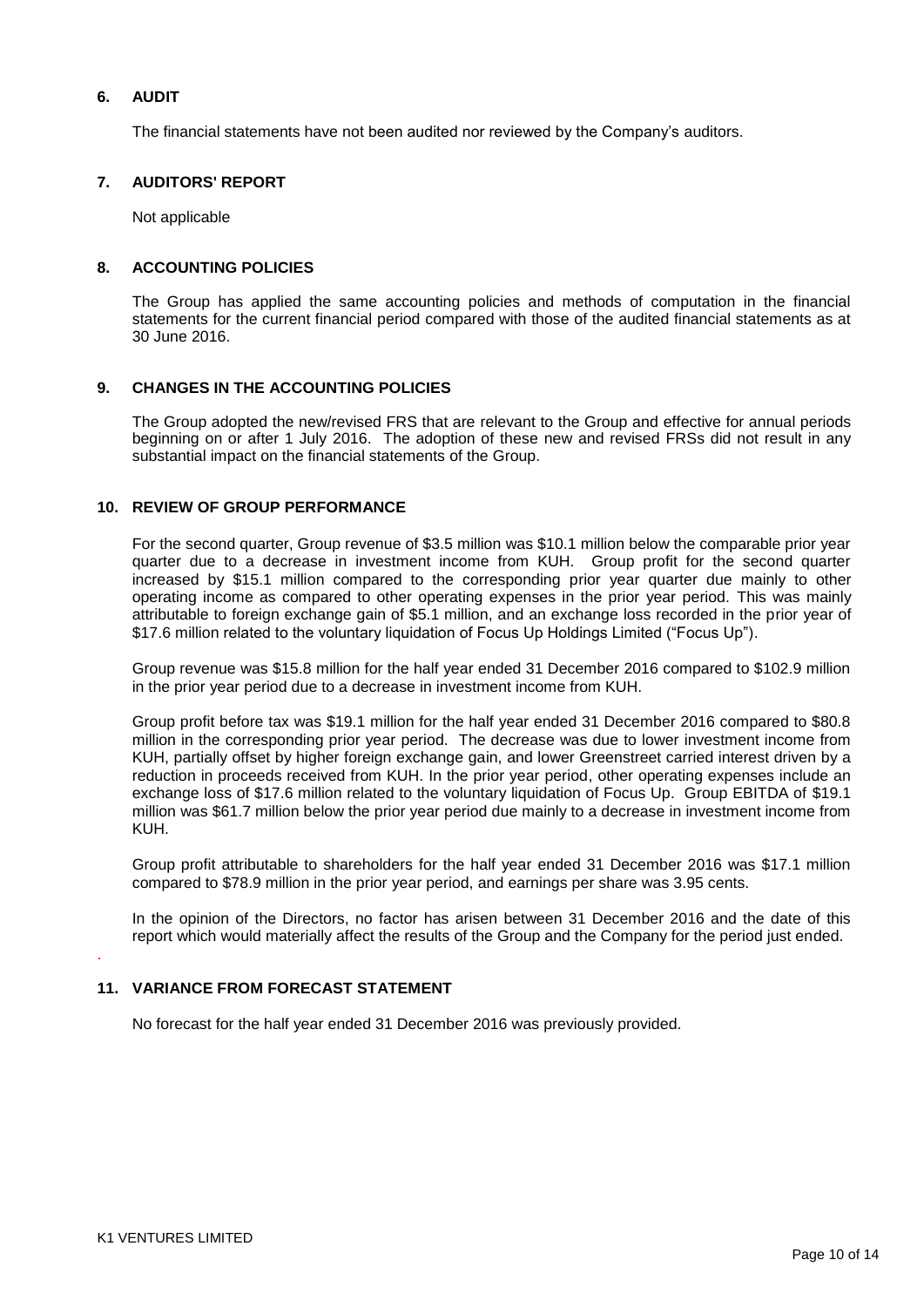#### **12. PROSPECTS**

The Board has determined that the Company will not be making any new investments, but will focus its efforts on managing the current portfolio of assets and, at the appropriate time, realizing such assets. This will enable the Company to maximize value from the proceeds from any realization of assets and to return the same to shareholders as appropriate.

#### **13. DIVIDEND**

13a. Current Financial Period Reported On

Any dividend recommended for the current financial period reported on? No

13b. Corresponding Period of the Immediately Preceding Financial Year

For the corresponding period of preceding financial year, a tax exempt one-tier interim dividend of 21.0 cents per share in respect of the financial year ended 30 June 2016 was paid on 18 February 2016.

13c. Date Payable

Not applicable

13d. Books Closure Date

Not applicable

13e. If no dividend has been declared/recommended, a statement to that effect.

No dividend has been declared for the quarter ended 31 December 2016.

A tax exempt one-tier interim dividend of 2.0 cents per share in respect of the financial year ending 30 June 2017 was paid to shareholders on 5 December 2016.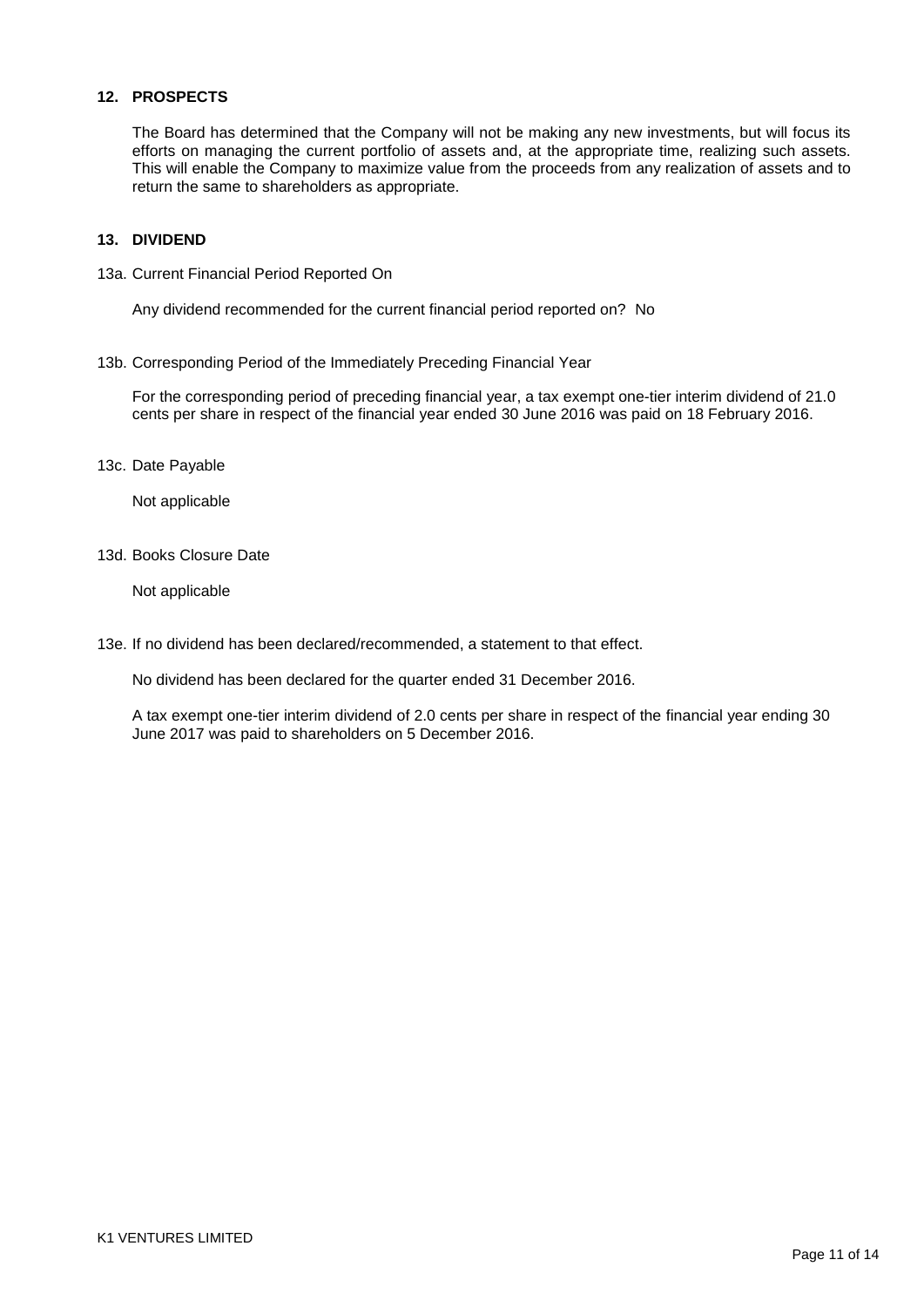### **14. SEGMENT ANALYSIS**

#### **Geographical Information**

#### **Half year ended 31 December 2016**

|                    | <b>Singapore</b><br>\$'000 | USA<br>\$'000 | Others<br>\$'000 | Total<br>\$'000 |
|--------------------|----------------------------|---------------|------------------|-----------------|
| External sales     | 113                        | 15.694        |                  | 15.808          |
| Non-current assets | $\blacksquare$             | 156.505       | $\blacksquare$   | 156,505         |

#### **Half year ended 31 December 2015**

|                    | <b>Singapore</b><br>\$'000 | USA<br>\$'000 | <b>Others</b><br>\$'000 | Total<br>\$'000 |
|--------------------|----------------------------|---------------|-------------------------|-----------------|
| External sales     | 86                         | 102.806       |                         | 102.893         |
| Non-current assets | ٠                          | 158.031       | $\blacksquare$          | 158.031         |

Notes:

- (a) The Group has only one reportable operating segment: Investments. The Group's Investment activities consist of the Group's investments in quoted and unquoted investments.
- (b) The Group's operating segment operates in two main geographical areas. The operating activities and investment activities are predominantly in the USA. Singapore is the home country of the Company and its assets are mainly cash and cash equivalents.
- (c) For the half year ended 31 December 2016 and 31 December 2015, no single external customer accounted for 10% or more of the Group"s revenue.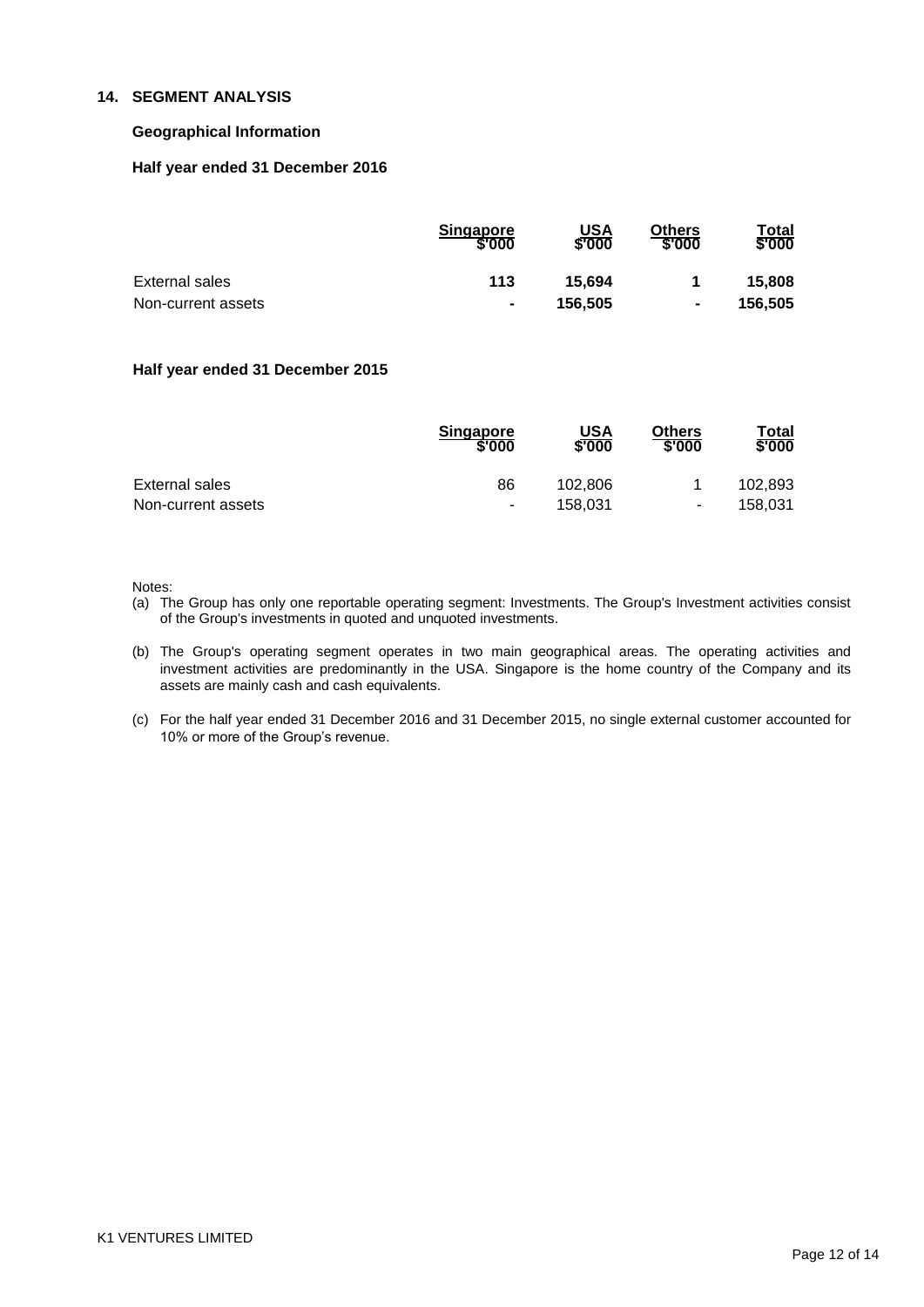#### **15. REVIEW OF SEGMENT PERFORMANCE**

Not applicable.

## **16. INTERESTED PERSON TRANSACTIONS**

The Group has obtained a general mandate from shareholders of the Company for interested person transactions in the Annual General Meeting held on 29 October 2016. During the financial period, the following interested person transactions were entered into by the Group:

| Name of Interested Person                                                       | Aggregate value of all<br>interested person<br>transactions during the<br>financial year under<br>review (excluding<br>transactions less than<br>\$100,000 and<br>transactions conducted<br>under shareholders'<br>mandate pursuant to<br><b>Rule 920)</b> |                     | Aggregate value of all<br>interested person<br>transactions conducted<br>under a shareholders'<br>mandate pursuant to<br>Rule 920 of the SGX<br>Listing Manual. |                     |
|---------------------------------------------------------------------------------|------------------------------------------------------------------------------------------------------------------------------------------------------------------------------------------------------------------------------------------------------------|---------------------|-----------------------------------------------------------------------------------------------------------------------------------------------------------------|---------------------|
|                                                                                 | 1 Jul 16                                                                                                                                                                                                                                                   | 1 Jul 15            | 1 Jul 16                                                                                                                                                        | 1 Jul 15            |
|                                                                                 | to                                                                                                                                                                                                                                                         | to                  | to                                                                                                                                                              | to                  |
|                                                                                 | 31 Dec 16<br>\$'000                                                                                                                                                                                                                                        | 31 Dec 15<br>\$'000 | 31 Dec 16<br>\$'000                                                                                                                                             | 31 Dec 15<br>\$'000 |
| <b>General Transactions</b><br><b>KCL Group*</b><br><b>Greenstreet Partners</b> |                                                                                                                                                                                                                                                            |                     | 485<br>2,808                                                                                                                                                    | 486<br>7,088        |
| <b>Corporate Treasury Transactions</b><br><b>KCL Group</b>                      | -                                                                                                                                                                                                                                                          |                     | 7,228                                                                                                                                                           | 2,022               |
| <b>Total</b>                                                                    | -                                                                                                                                                                                                                                                          |                     | 10,521                                                                                                                                                          | 9,596               |

\* This amount includes the full financial year transaction with the interested person as per agreement.

## **17. CONFIRMATION THAT THE ISSUER HAS PROCURED UNDERTAKINGS FROM ALL ITS DIRECTORS AND EXECUTIVE OFFICERS (IN THE FORMAT SET OUT IN APPENDIX 7.7) UNDER RULE 720(1)**

The Company confirms that it has procured undertakings from all its directors and executive officers in the format set out in Appendix 7.7 under Rule 720(1) of the Listing Manual.

## **BY ORDER OF THE BOARD**

Winnie Mak Company Secretary 1 February 2017